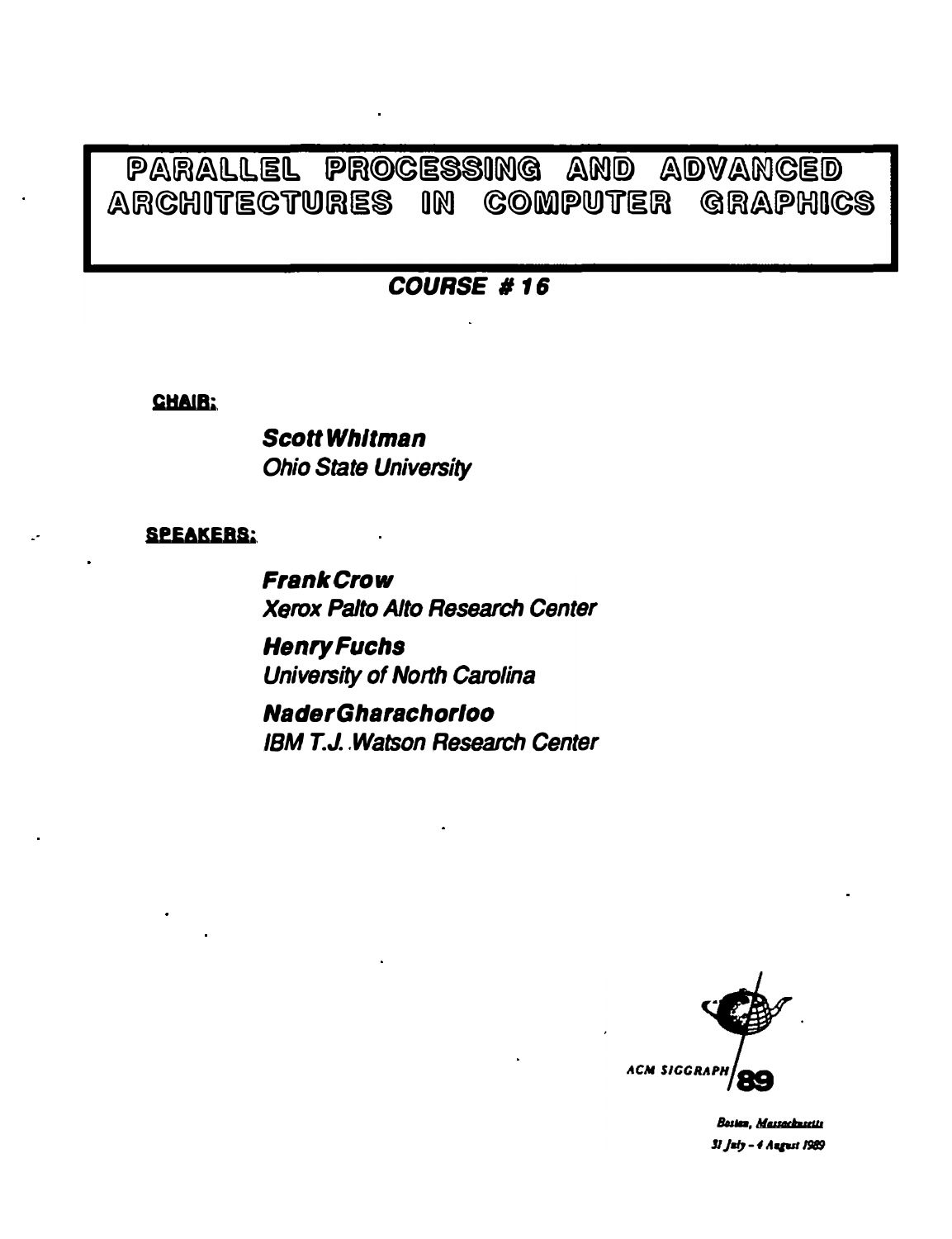# Siggraph '89

## Parallel Processing and Advanced Architectures in Computer Graphics

## Scott Whitman (slim@cis.obio-state.edu)

#### Course Chair

This course has been inspired by a growing interest from the parallel processing and computer graphics communities on research combining these technologies. The recent availability of commercial parallel processors has opened up the domain for testing of new parallel graphics display algorithms. In addition, VLSI technology in recent years has made it possible for us to build high quality graphics workstations. All of these circumstances have brought us to the development of a new generation of research methods which can effectively exploit existing and future technology for high performance computer graphics.

The speakers in this course are presently involved in research which will further this effort. The lectures will provide a gllmpse into the state of the art work In this area. In addition, we have provided course notes which serve as a reference guide to the research the speakers will discuss. The notes contain papers which are all very up to date developments in the subject area. We hope you find them useful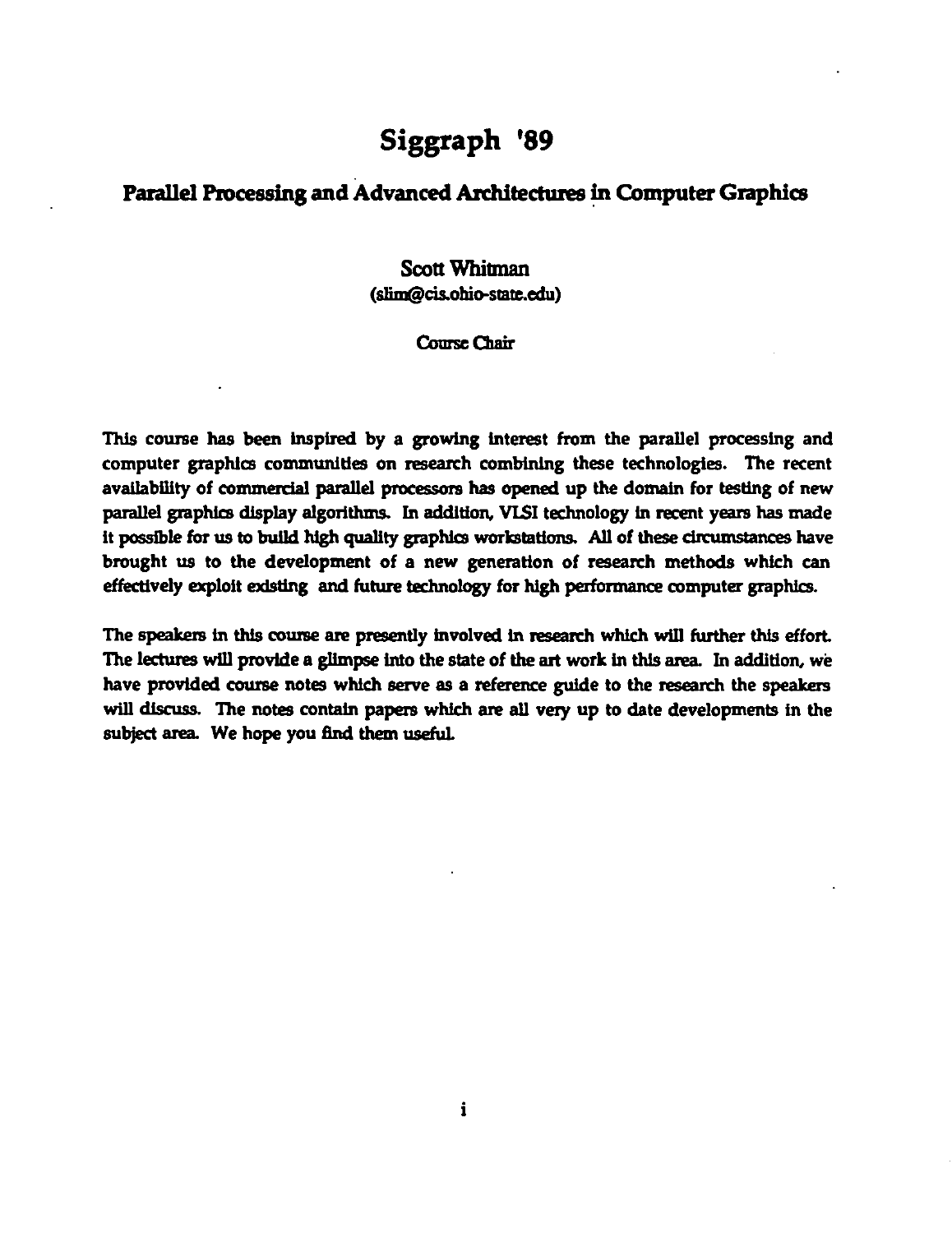# **Topics**

#### L Introduction/Scott Whitman

- A. Course Overview
- B. Fast Parallel Solutions to Image Generation Problem
	- t.Hardware
	- 2. Software
- C. Characteristics of Hardware/Software Solutions
	- 1. Advantages/Disadvantages to each
	- 2. Application Areas relevant to each solution

#### II. Parallel Processing for High-End Graphics/Frank Crow

- A. Need for Speed
	- 1. Applications for Teraflops
	- 2. Current Reality
	- 3. Current Architectural Solutions from PC's to Massively Parallel Computers
	- 4. Parallel Algorithms for Graphics
	- 5. Impact of Programming Ease
- B. Granularity In Parallel Approaches to Image Synthesis
	- 1. Course Grain to Fine Grain solutions
- C. Parallelizing the Rendering Pipeline
	- 1. Data Input to Pixel Shading

#### III. Graphics Display Algorithms for Parallel Processors/Scott Whitman

- A. Constraints on Displaying Images In Parallel
- B. Potential Parallelism In Image Synthesis Techniques
- C. Issues In Developing a Software Parallel Graphics Algorithm
- D. Example Software Parallel Solutions
	- 1. Past Methods
	- 2. Mapping of Algorithm to Architecture
	- 3. Criteria for Evaluating Algorithms
	- 4. Current and Future Research

#### IV. Introduction to Rasterization Problem/Henry Fuchs

- A. Front End Calculations
- B. Back End Pixel Calculations
- C Frame Buffer, Z-Buffer, Gouraud Shading
- D. History of Research Proposals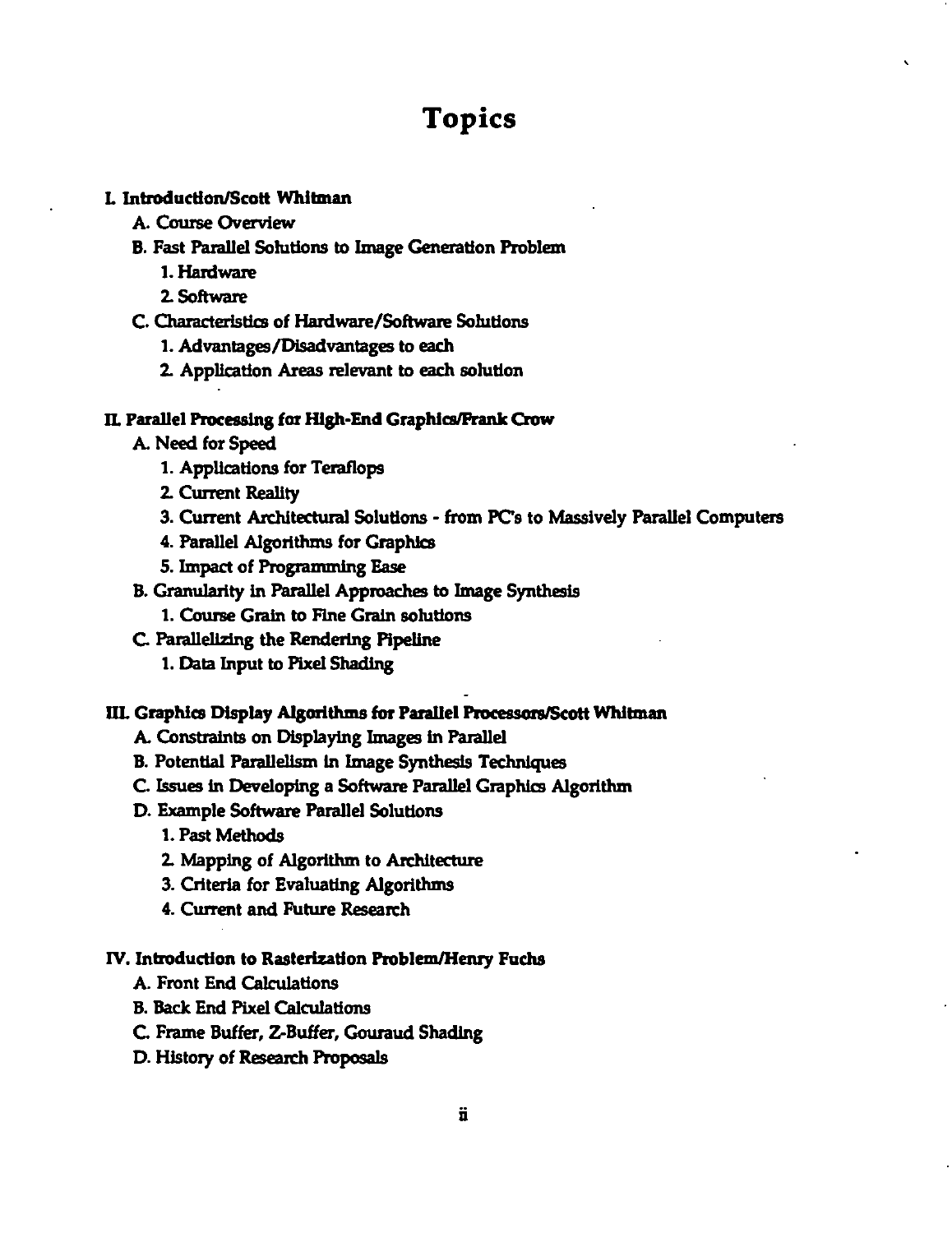#### V. Scanline Based Architectures/Nader Gharachroloo

A. Polygon to Scanllne Conversion

#### B. Systolic Area Graphics Engine (SAGE)

C. Virtual Buffers

#### D. Characterization of Ten Rasterization Techniques

- 1. Performance Comparison
- 2. Examples of Commerdal Systems

#### VI. Architecture of Pixel Planes 5 System/Henry Fuchs

A. Front End

- B. Old and New Pixel Planes
- C. Higher Function (Shadows, Spheres, Textures. .. )

#### VII. Future Directions and Trends in Parallel Graphics/Frank Crow

- A. Machines on the Drawing Boards
- B. Far-out Machines of the Future
- C. Nanotechnology, etc. ultimate limits?
- D. Ultra-brute-force techniques (physical simulation)
- E. Managing Complexity

#### VIII. Discussion on Future of High Performance Graphics Systems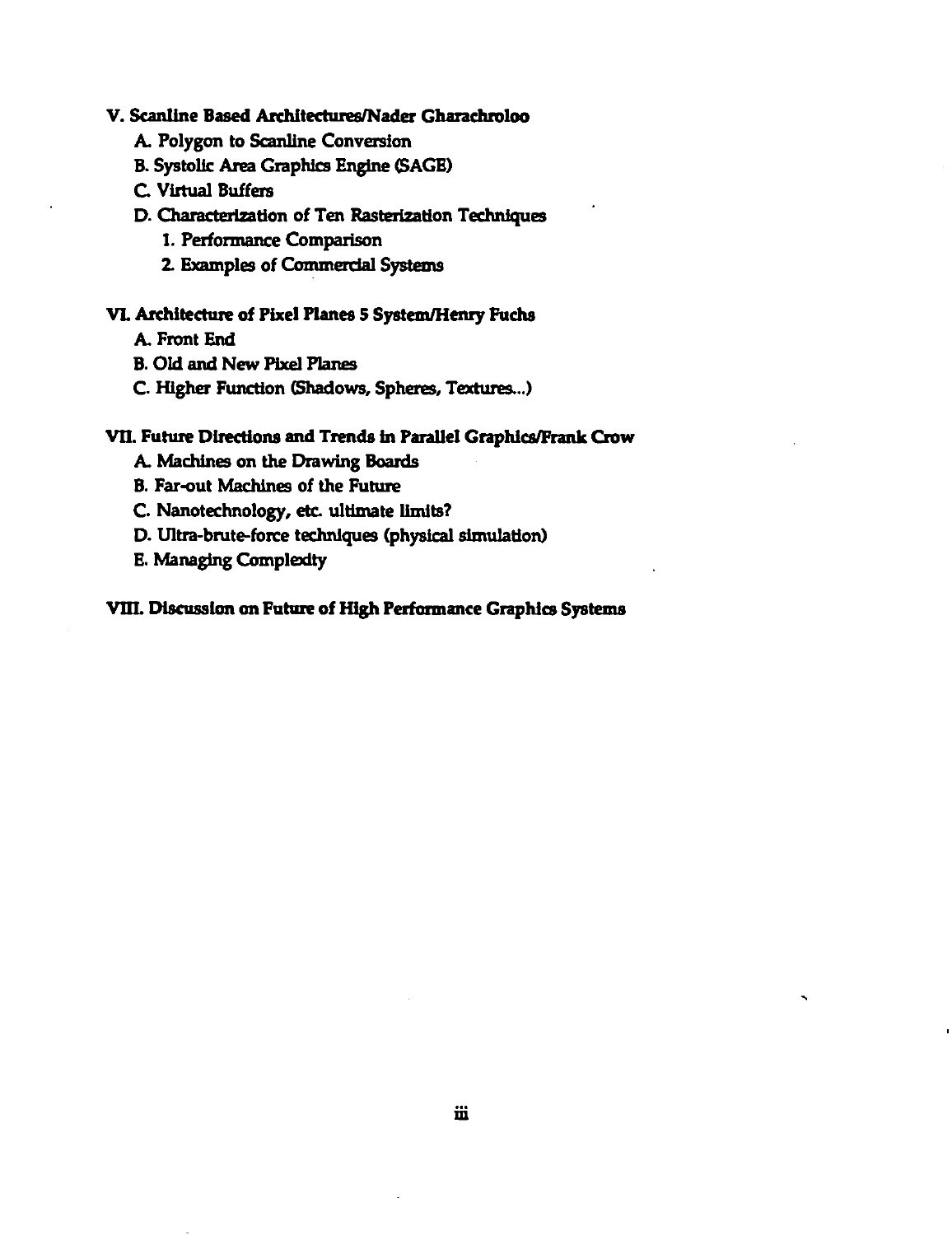# Schedule

 $\ddot{\phantom{a}}$ 

| I. Introduction<br>(Speaker - Scott Whitman)                                                 | <u>TIME</u><br>8:30-8:45 |
|----------------------------------------------------------------------------------------------|--------------------------|
| II. Parallel Processing for High-End Graphics<br>(Speaker - Frank Crow)                      | 8:45-9:45                |
| <b>BREAK</b>                                                                                 | 9:45-10:00               |
| III. Graphics Display Algorithms for Parallel Processors<br>(Speaker - Scott Whitman)        | 10:00-11:20              |
| IV. Introduction to Rasterization<br>(Speaker - Henry Fuchs)                                 | 11:20-12:00              |
| <b>LUNCH</b>                                                                                 | 12:00-1:30               |
| V. Scanline Based Architectures and Performance Techniques<br>(Speaker - Nader Gharachorloo) | 1:30-3:00                |
| <b>BREAK</b>                                                                                 | $3:00 - 3:15$            |
| VI. Architecture of the Pixel Planes 5 System<br>(Speaker - Henry Fuchs)                     | $3.15 - 4:00$            |
| VII. Future Directions and Trends in Parallel Graphics<br>(Speaker - Frank Crow)             | $4.00 - 4:30$            |
| VIII. Discussion on Future of High Performance Graphics Systems<br>(ALL)                     | $4:30 - 5:00$            |

 $\ddot{\phantom{a}}$